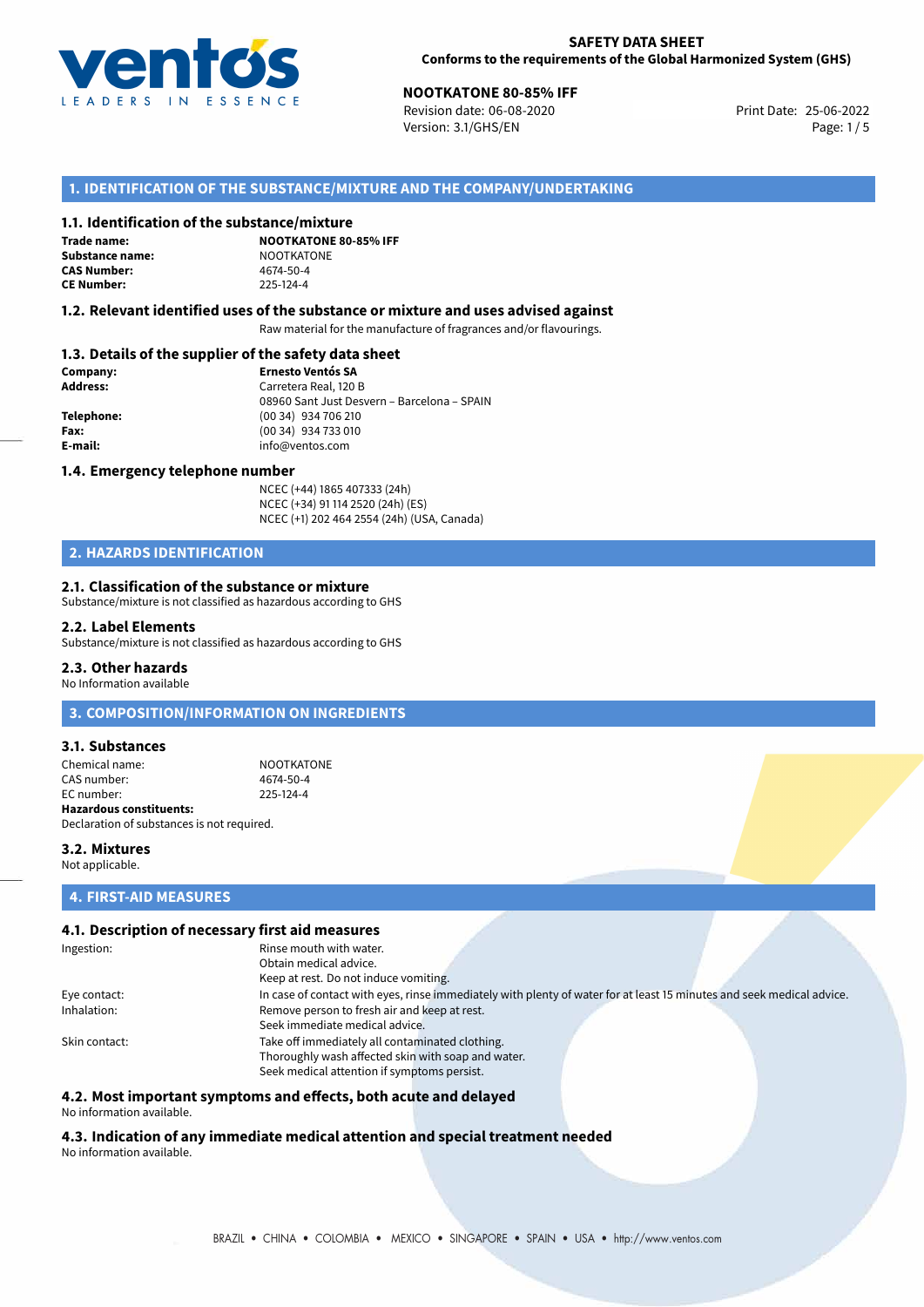

# **NOOTKATONE 80-85% IFF**<br>
Revision date: 06-08-2020<br> **Print Date: 25-06-2022**

Revision date: 06-08-2020 Version: 3.1/GHS/EN Page: 2 / 5

# **5. FIRE-FIGHTING MEASURES**

# **5.1. Extinguishing Media**

Water spray, carbon dioxide, dry chemical powder or appropriate foam. For safety reasons do not use full water jet.

### **5.2. Special hazards arising from the substance or mixture**

Known or Anticipated Hazardous Products of Combustion: Emits toxic fumes under fire conditions.

#### **5.3. Advice for firefighters**

High temperatures can lead to high pressures inside closed containers. Avoid inhalation of vapors that are created. Use appropriate respiratory protection. Do not allow spillage of fire to be poured into drains or watercourses. Wear self-contained breathing apparatus and protective clothing.

# **6. ACCIDENTAL RELEASE MEASURES**

#### **6.1. Personal precautions, protective equipment and emergency procedures**

Evacuate surronding areas. Ensure adequate ventilation. Keep unnecessary and unprotected personnel from entering. Do not breathe vapor/spray. Avoid contact with skin and eyes. Information regarding personal protective measures: see section 8.

#### **6.2. Environmental precautions**

To avoid possible contamination of the environment, do not discharge into any drains, surface waters or groundwaters.

# **6.3. Methods and materials for containment and cleaning up**

Cover with an inert, inorganic, non-combustible absorbent material (e.g. dry-lime, sand, soda ash). Place in covered containers using non-sparking tools and transport outdoors. Avoid open flames or sources of ignition (e.g. pilot lights on gas hot water heater). Ventilate area and wash spill site after material pickup is complete.

# **6.4. Reference to other sections**

Information regarding exposure controls, personal protection and disposal considerations can be found in sections 8 and 13.

# **7. HANDLING AND STORAGE**

# **7.1. Precautions for safe handling**

Do not store or handle this material near food or drinking water. Do not smoke. Avoid contact with the eyes, skin and clothing. Wear protective clothing and use glasses. Observe the rules of safety and hygiene at work. Keep in the original container or an alternative made from a compatible material.

# **7.2. Conditions for safe storage, including any incompatibilities**

Store in tightly closed and preferably full containers in a cool, dry and ventilated area, protected from light. Keep away from sources of ignition (e.g. hot surfaces, sparks, flame and static discharges). Keep away from incompatible materials (see section 10).

# **7.3. Specific end use(s)**

No information available.

# **8. EXPOSURE CONTROLS AND PERSONAL PROTECTION**

# **8.1. Control parameters**

Components with occupational exposure limits: None known.

# **8.2. Exposure controls**

Measures should be taken to prevent materials from being splashed into the body. Provide adequate ventilation, according to the conditions of use. Use a mechanical exhaust if required.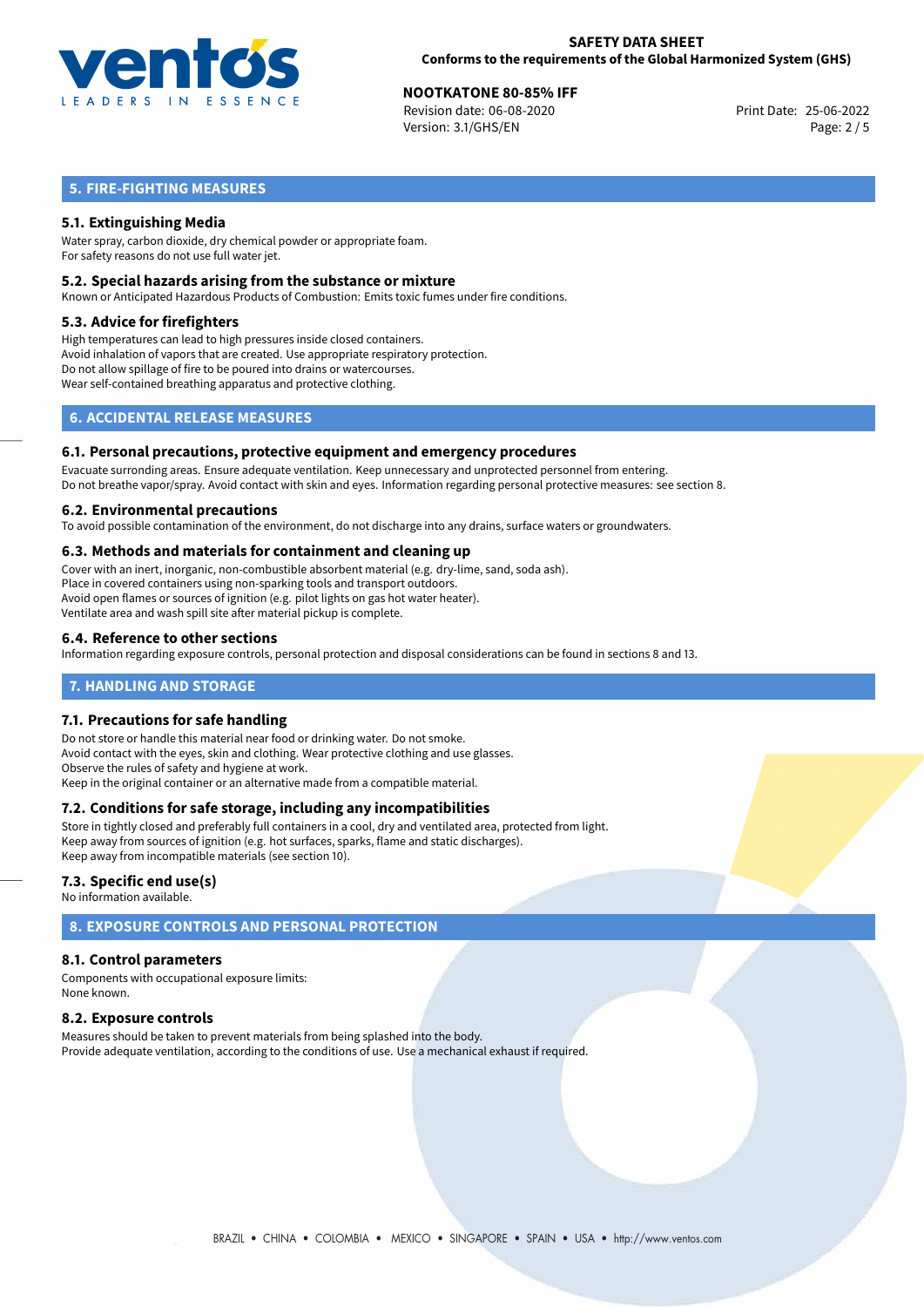

# **NOOTKATONE 80-85% IFF**<br>Revision date: 06-08-2020 **Print Date: 25-06-2022**

Revision date: 06-08-2020 Version: 3.1/GHS/EN Page: 3 / 5

# **8.3. Individual protection measures, such as personal protective equipment**

Eye/Face protection: Chemical safety goggles are recommended. Wash contaminated goggles before reuse. Chemical-resistant gloves are recommended. Wash contaminated gloves before reuse. Body protection: Personal protective equipment for the body should be selected based on the task being performed and the risks involved. Respiratory Protection: In case of insufficient ventilation, use suitable respiratory equipment. Environmental exposure controls: Emissions from ventilation or process equipment should be checked to ensure they comply with environmental protection legislation. In some cases, filters or engineering modifications to the process equipment will be necessary to reduce emissions to acceptable levels.

# **9. PHYSICAL AND CHEMICAL PROPERTIES**

#### **9.1. Information on basic physical and chemical properties**

| Appearance:                            | Liquid/solid              |
|----------------------------------------|---------------------------|
| Colour:                                | Conforms to standard      |
| Odour:                                 | Conforms to standard      |
| Odour theshold:                        | Not determined            |
| pH:                                    | Not determined            |
| Melting point/freezing point:          | Not determined            |
| Boling point/boiling range (°C):       | 140°C (0,5-1,0 mm)        |
| Flash point:                           | $110^{\circ}$ C           |
| Evaporation rate:                      | Not determined            |
| Flammability:                          | Not determined            |
| Lower flammability/Explosive limit:    | Not determined            |
| Upper flammability/Explosive limit:    | Not determined            |
| Vapour pressure:                       | $< 0.01$ hPa              |
| Vapour Density:                        | Not determined            |
| Density:                               | $0,995-1,01$ g/mL (20°C)  |
| Relative density:                      | $0,995 - 1,01$ (20°C)     |
| Water solubility:                      | <b>INSOLUBLE IN WATER</b> |
| Solubility in other solvents:          | SOLUBLE IN ETHANOL        |
| Partition coefficient n-octanol/water: | Not determined            |
| Auto-ignition temperature:             | Not determined            |
| Decomposition temperature:             | Not determined            |
| Viscosity, dynamic:                    | Not determined            |
| Viscosity, kinematic:                  | Not determined            |
| Explosive properties:                  | Not determined            |
| Oxidising properties:                  | <b>NONE EXPECTED</b>      |
|                                        |                           |

# **10. STABILITY AND REACTIVITY**

#### **10.1. Reactivity**

No hazardous reactions if stored and handled as prescribed/indicated.

# **10.2. Chemical stability**

The product is stable if stored and handled as prescribed/indicated.

#### **10.3. Possibility of hazardous reactions**

No hazardous reactions if stored and handled as prescribed/indicated.

#### **10.4. Conditions to Avoid**

Conditions to Avoid: Excessive heat, flame or other ignition sources.

### **10.5. Incompatible materials**

Avoid contact with strong acids and bases and oxidizing agents.

### **10.6. Hazardous decomposition products**

During combustion may form carbon monoxide and unidentified organic compounds.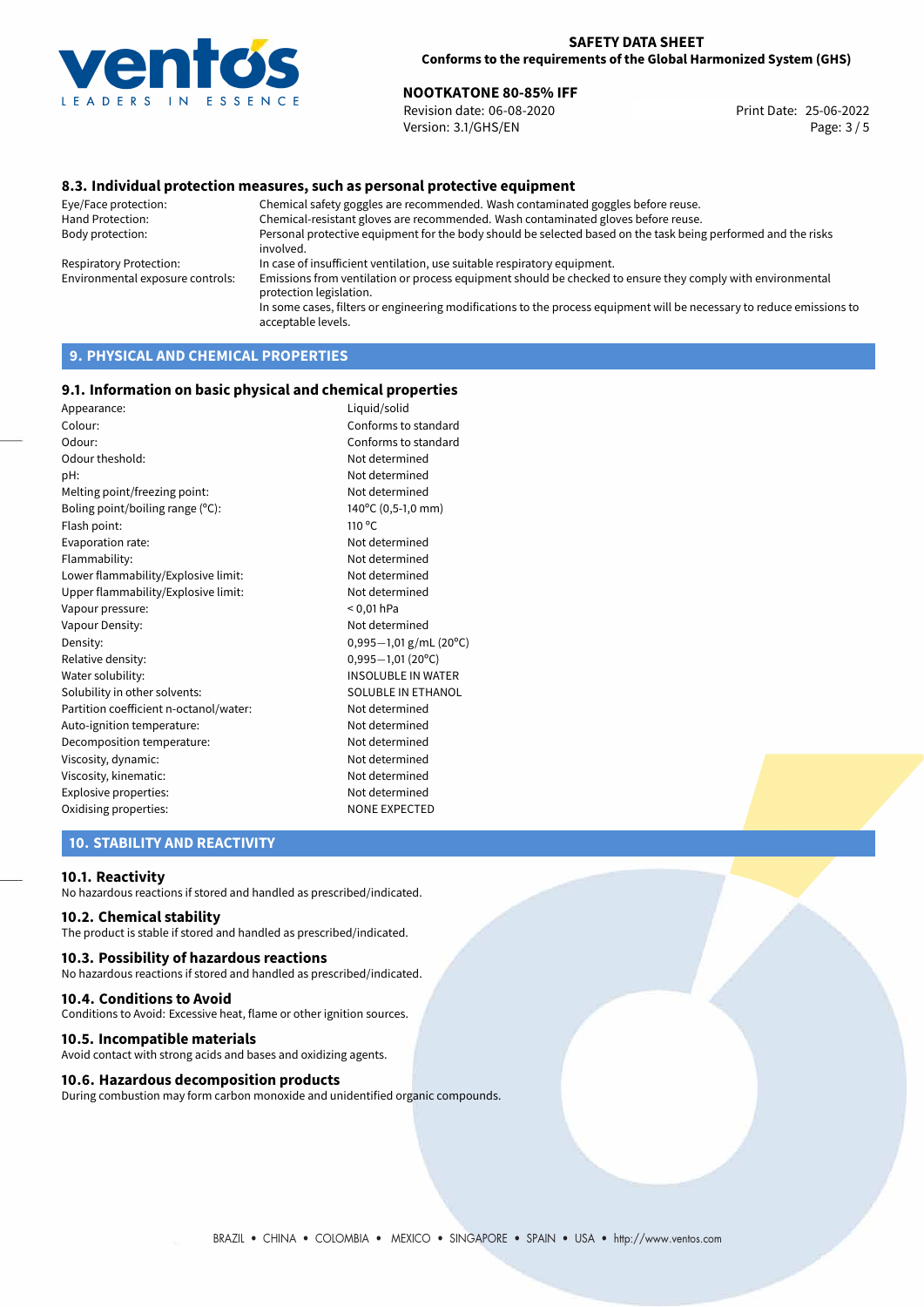

# **NOOTKATONE 80-85% IFF**<br>Revision date: 06-08-2020 **Print Date: 25-06-2022**

Revision date: 06-08-2020 Version: 3.1/GHS/EN Page: 4 / 5

# **11. TOXICOLOGICAL INFORMATION**

| Acute toxicity                    | Based on the data available, the criteria for classification are not met. |
|-----------------------------------|---------------------------------------------------------------------------|
| Skin corrosion/irritation         | Based on the data available, the criteria for classification are not met. |
| Serious eye damage/irritation     | Based on the data available, the criteria for classification are not met. |
| Respiratory or skin sensitisation | Based on the data available, the criteria for classification are not met. |
| Germ cell mutagenicity            | Based on the data available, the criteria for classification are not met. |
| <b>Carcinogenicity</b>            | Based on the data available, the criteria for classification are not met. |
| Reproductive toxicity             | Based on the data available, the criteria for classification are not met. |
| <b>STOT-single exposure</b>       | Based on the data available, the criteria for classification are not met. |
| <b>STOT-repeated exposure</b>     | Based on the data available, the criteria for classification are not met. |
| <b>Aspiration hazard</b>          | Based on the data available, the criteria for classification are not met. |

# **12. ECOLOGICAL INFORMATION**

# **12.1. Toxicity**

**Assessment:**

Based on the data available, the criteria for classification are not met. **Experimental/calculated data:** No information available.

# **12.2. Degradability**

No information available.

### **12.3. Bioaccumulative potential**

No information available.

# **12.4. Soil mobility**

No information available.

# **12.5. Other adverse effects**

See also sections 6, 7, 13 and 15 Do not allow to get into waste water or waterways.

# **13. DISPOSAL CONSIDERATIONS**

# **13.1. Waste treatment methods**

Dispose of in accordance with national and local environmental regulations.

# **14. TRANSPORT INFORMATION**

|                                  | <b>ADR/RID/ADN</b>                | <b>IMDG</b>                       | <b>IATA-ICAO</b>                  |
|----------------------------------|-----------------------------------|-----------------------------------|-----------------------------------|
| 14.1. UN Number                  | Not classified as hazardous goods | Not classified as hazardous goods | Not classified as hazardous goods |
| 14.2. UN Proper Shipping Name    | Not applicable                    | Not applicable                    | Not applicable                    |
| 14.3. Transport Hazard Class(es) | Not applicable                    | Not applicable                    | Not applicable                    |
| 14.4. Packing Group              | Not applicable                    | Not applicable                    | Not applicable                    |
| 14.5. Environmental hazards      | No                                | <b>No</b>                         | No                                |
| <b>Additional information</b>    |                                   |                                   |                                   |

# **14.6 Special precautions for user**

None known

### **14.7. Transport in bulk according to Annex II of MARPOL 73/78 and the IBC Code**

No information available

# **15. REGULATORY INFORMATION**

# **15.1. Safety, health and environmental regulations/legislation specific for the substance or mixture**

No information available

# **16. OTHER INFORMATION**

**Full text of the R-phrases, hazard statements and precautionary statements mentioned in section 3:** Not applicable.